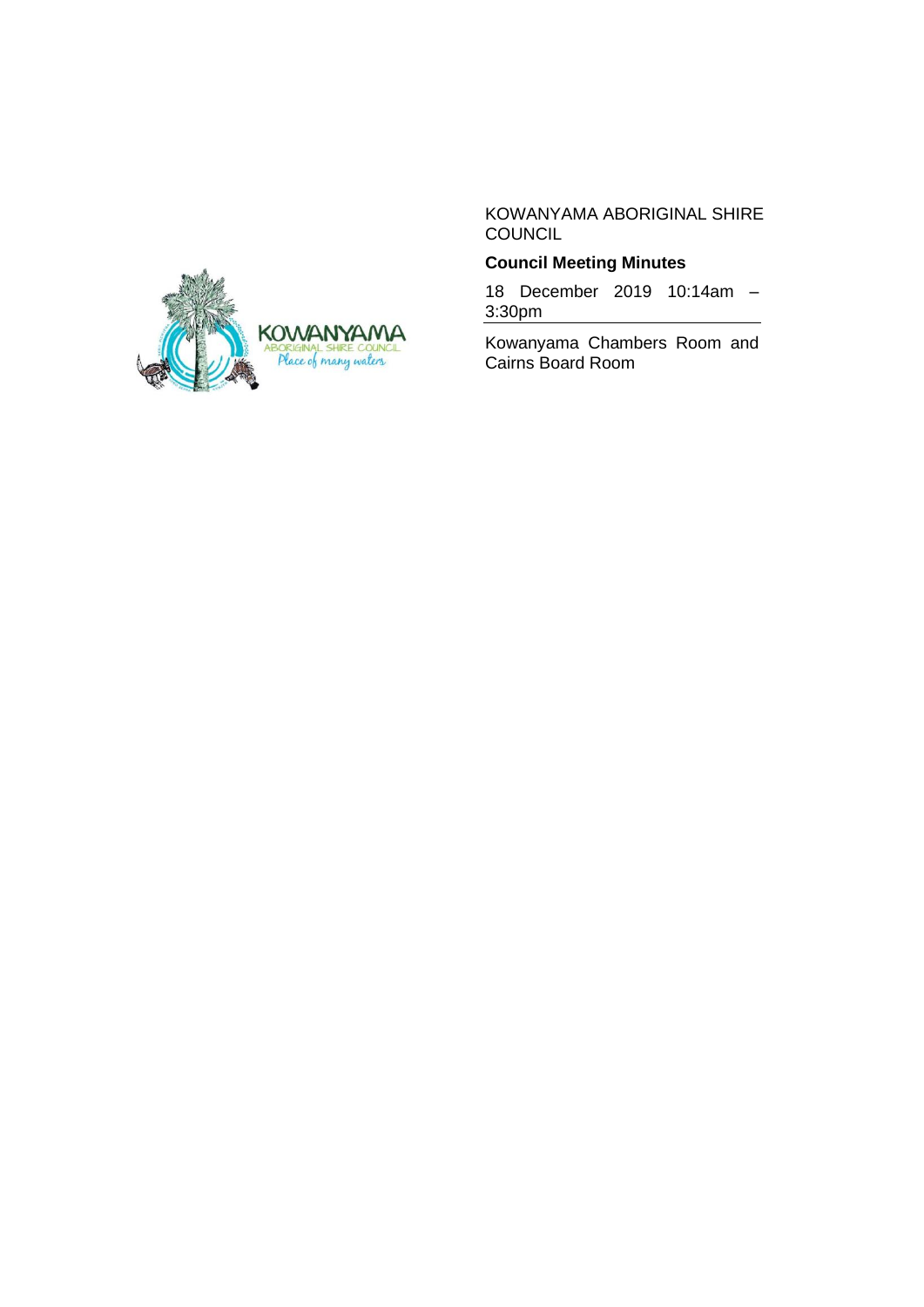# **Present:**

## **Councillors**

Mayor Michael Yam (Chair) – Cairns Boardroom Cr Territa Dick (Deputy Mayor) – Cairns Boardroom Cr AaronTeddy (Councillor) – Cairns Boardroom Cr John Fry (Councillor) – Cairns Boardroom Cr Wendy Wust (Councillor) – Cairns Boardroom

## **Executive**

Chris Delaney, A/Chief Executive Officer – Kowanyama Chambers

Kevin Bell, Executive Manager Community Services, (EMCS) – Kowanyama Chambers

Katherine Wiggins, Executive Manager Governance and Operations (EMGO) – Cairns Boardroom

Andrew Hay, Executive Manager Finance (EMF) – Cairns Boardroom

Jacqui Cresswell, A/Executive Manager Infrastructure Works Projects, (A/EMIWP) – Cairns Boardroom

## **Apologies**

Gary Uhlmann, Chief Executive Officer

### **Other**

### **1) Welcome & Apologies**

The Deputy welcomed Councillors to the meeting.

### **3) Minutes from Previous Council Meetings**

| <b>RESOLUTION – Minutes</b>                                                  | <b>Moved Cr Dick</b>                           |
|------------------------------------------------------------------------------|------------------------------------------------|
| Minutes from Council Meeting 20 <sup>th</sup> November, 2019                 | <b>Seconded Cr Yam</b>                         |
| <b>Minutes</b><br>That the above minutes be adopted as true and<br>accurate. | <b>All In Favour</b><br><b>MOTION CARRIED:</b> |

### **4) Action Items from Council Meeting**

a) Ms Wiggins presented the actions from the November Council meeting.

b) Ms Wiggins presented the "All Current Action Items".

Councillors went through action items from previous meetings. No questions or comments were made on the outstanding items on the Register. Executive Team will continue working on the outstanding items to make sure that they are actioned in a timely manner.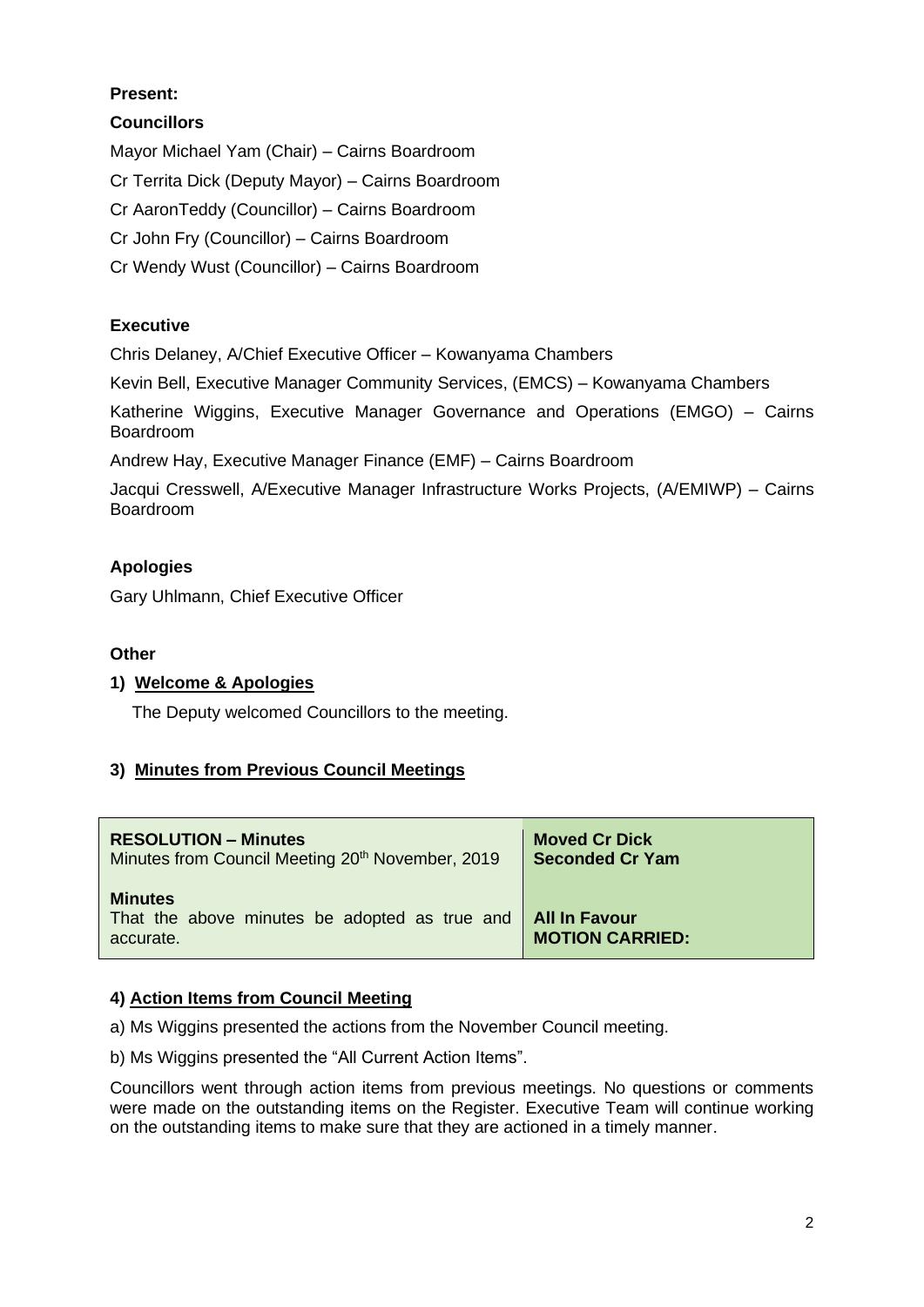## **5) Departmental Updates**

#### **A/CEO Update**

Ms Delaney gave a verbal report.

The last month has seen a number of key achievements:

Executive Manager Community Service's role successfully filled with the appointment of Kevin Bell.

Disaster Relief Funding Arrangements (DRFA) works 100% complete, with Kowanyama being congratulated by the Queensland Reconstruction Authority (QRA) to be first council to complete their works on the Cape. TIDS/ATSI works are 100% complete and Kowanyama are the first Indigenous Council to compete the 19/20 works prior to Christmas.

The new airport terminal was handed over to Council on Friday 13 December 2019 with the official opening to occur in early 2020.

A successful opening of the RISE funded (and Council supported) Arts Program at the Old Guest House.

Disaster Management Initiatives including the Installation of the iTerra satellite system are planned for completion by Christmas. Disaster Management Plan 2019 – 2020 is completed for Council's endorsement and Pre - Cyclone clean - up works continue in community

The Pool continues to be open and plans are in place to have the sail fixtures installed in the New Year.

Hinterland will withdraw from Community 01 January 2020. Positive discussions have been held with Stuart Deakin, Skytrans asking them to increase capacity into Community.

Final preparations for the Community Christmas Event are being completed and the Sport and Recreation Association are providing food and beverages for the event.

Advice has been provided to the staff, community and stakeholders on what services will be available over Christmas and New Year and appropriate supports have been put in place for the community during this time.

### **Finance**

Mr Hay provided a monthly update for Finance.

Net Operating result is a \$2,185 deficit

Actual net Operating Income is \$9,068

Actual Operating expenditure is \$11,254 and Untied Cash Funds Balance is \$6081

#### **Governance and Operations**

Ms Wiggins provided a monthly update for Governance and Operations:

A reminder, the Local Government Election is due to be held on 28 March 2020. The Department of Local Government, Racing and Multicultural Affairs has advised that people wishing to nominate as councillor or Mayor must undertake mandatory online training. This includes any current councillors that wish to stand. Potential candidates can access the training on line at [http://www.dlgrma.qld.gov.au/so-you-want-to-be-a-councillor/training.html,](http://www.dlgrma.qld.gov.au/so-you-want-to-be-a-councillor/training.html) alternatively, there are face-to-face training sessions in Far North Queensland for which you can register online at the following locations:

410 Arwin Amay Street - Further clarification is sought from Council on the intention for this property – as to whether the tenant can be housed in social housing as suggested by Deputy Mayor, or whether council should have a private tenancy agreement.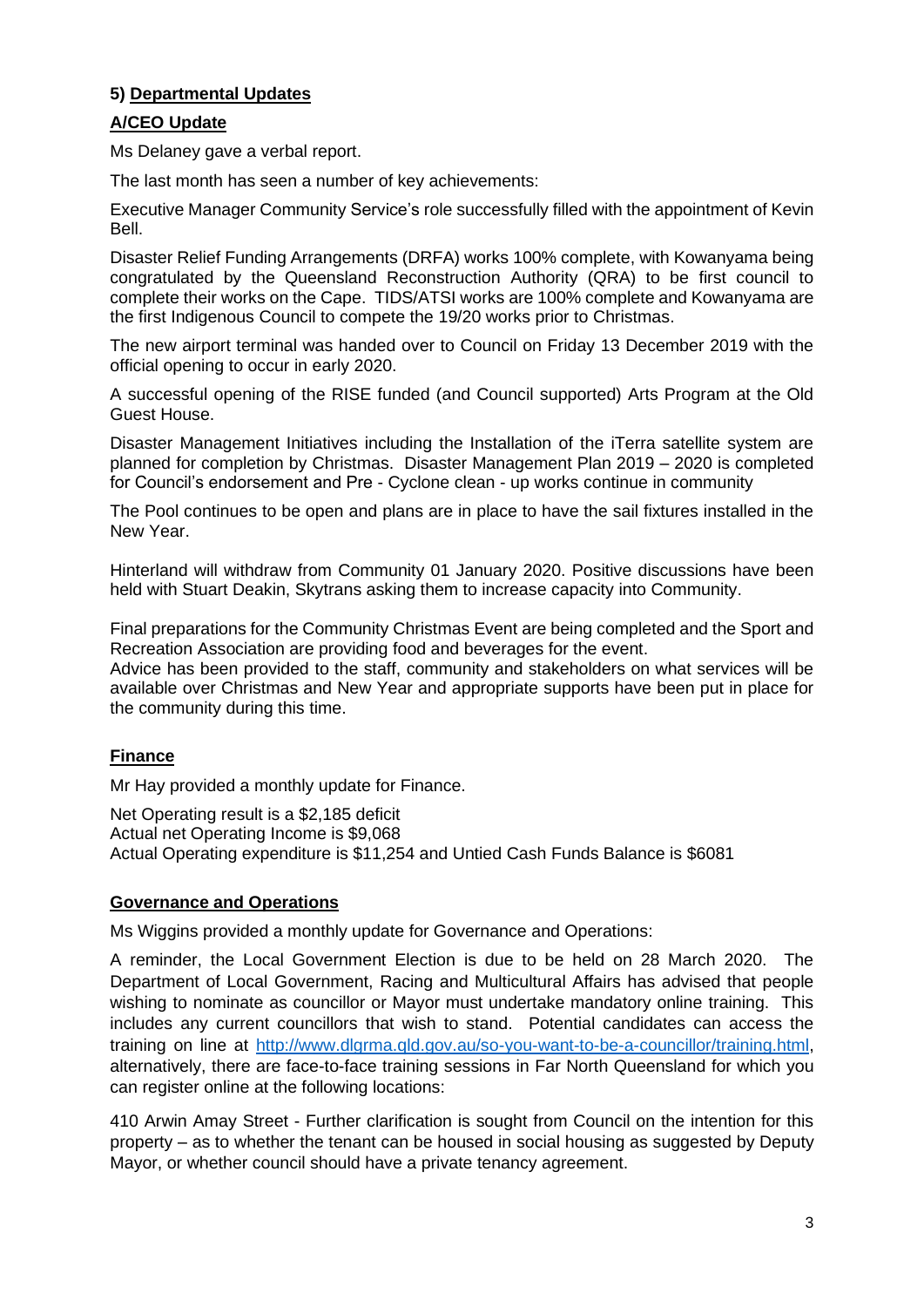Church Lease - Discussions regarding the ownership of the building are still ongoing.

Crime and Corruption Commission - Update can be provided in Closed Business.

Mitchell River Material - Application lodged through our Town planner for 1) Maintenance of an existing lawful bed level crossing 2) Development Permit of Extractive Industry. Newsletter - The Council December newsletter is finalised. Printed copies are being sent to the Kowanyama and Cairns offices. Electronic copies are available via our website.

*Cr Teddy 11:19am – 11:22am Cr Fry 11:28am – 11:32am Cr Dick 11:30am – 11:34am*

#### **Action Item**

EMGO - contact department again regarding training to be held in Kowanyama as no response received from last correspondence

#### **Action Item**

EMGO – new lease agreement for 410 Arwin Amay Street

#### **Action Item**

EMGO – to investigate fuel at store (opal fuel) apparently isn't good for vehicles

#### **Infrastructure Works & Projects**

Ms Cresswell provided a monthly update for Infrastructure Works and Projects.

Works –Roads - All roadworks complete – Queensland Reconstruction Authority (QRA) congratulated Council and its staff for being the first Council to deliver the DRFA works 100%. TIDS/ATSI works are also 100% complete, and again we are the first Indigenous Council to complete 19/20 works prior to Christmas.

Works - Building Services - Building Services team is currently finishing upgrades to get tenants back in their properties for Christmas where possible. 4 full and partial upgrades completed over the last month – with 16 in progress. The contractors have received purchases orders for continuing works throughout the wet season to ensure the Qbuild upgrade program in completed within this financial year. For the month of November 26 R&M work orders received with 21 completed and costed for the carpenters. There are 5 outstanding work orders awaiting materials.

Airport -The new terminal was handed over as of Friday 13 December. There are a few minor defects, computers and communications not on line as yet, and the air flow unit is not expected until mid January, however, due to demobilising the portable toilet block pre wet season, the terminal will be open for short periods for commuters to sit in comfort and use the toilet facilities.

Essential Services - Indigenous Communities Critical Infrastructure Program (ICCIP):

- Bores 1 & 2 fully cleaned, bore 3 fully operational, all bores have new fencing, canopies, switchboard and generators
- All sewerage pump stations have new fencing and canopies, some electrical works to complete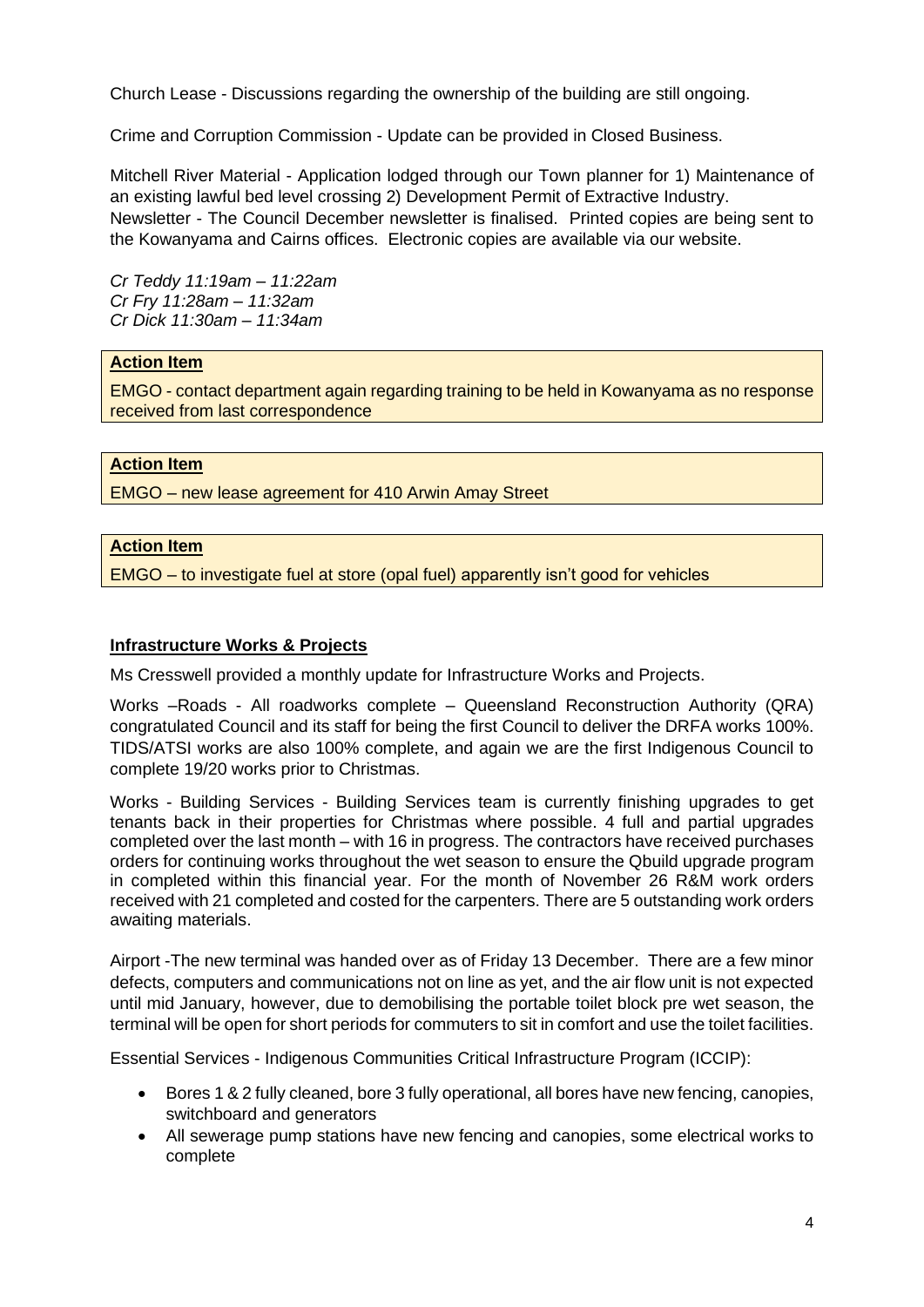• Water treatment plant has new switchboard and generator with SCADA system fully operational. New chlorinator, pH controller and fluoride reduction filters installed and currently being commissioned.

Electrical – *Disaster Management initiatives –* All works progressing to schedule **-** Telstra were on site last week installing the iTerra satellite system, this is expected to be complete prior to Christmas. Austek completed the installation of the changeover switches for generator activation with some cabling works still to be done.

Workshop – The temporary workshop manager, arrived in community Monday 16 December, with the new manager due to commence work 16 January.

Parks and Garden – The new manager Gaven Young has commenced work, the team continue to undertake work as requested.

Rangers – Scott Olds has been appointed as Ranger Coordinator, currently the rangers are proactive in both weed and animal management.

*Cr Yam 11:53am – 12:01pm Cr Wust 12:01pm - 12:03pm Cr Yam 12:01pm – 12:04pm*

#### **Human Resources (EMHR)**

Ms Delaney presented the report:

Staff numbers are currently 136 with no current advertised vacancies and nil Workers Compensation Claims.

- Current vacancies:
	- o Administration Officer *– Position Withdrawn*
	- o Business Enterprises Manager *– Currently reviewing*
	- o Groundsperson Swimming Pool and Recreation Precinct –*interviews scheduled*
- *New Appointments:*
	- o Workshop Manager *Rick Mitchell commences 13/01/2020*
	- o Executive Manager Roads Infrastructure and Essential Services *Offer issued*
	- o Roads Crew Supervisor *James Gilbert commences 18/12/2019*
	- o Executive Manager Community Services *Kevin Bell commences 11/12/2019*
	- o Project Officer *Judy Austin commences 13 January 2020*
	- o Parks and Gardens Coordinator *Gaven Young commences 02/12/2019*
	- o Land, Sea and Environment Manager *Scott Olds commences 09/12/2019*
- Training:
	- o Authorised Officers Training scheduled for January 2020

*Cr Yam 12:16pm – 12:18pm Cr Yam 12:18pm – 12:21pm*

*Broke for lunch 12:45pm – 13:45pm*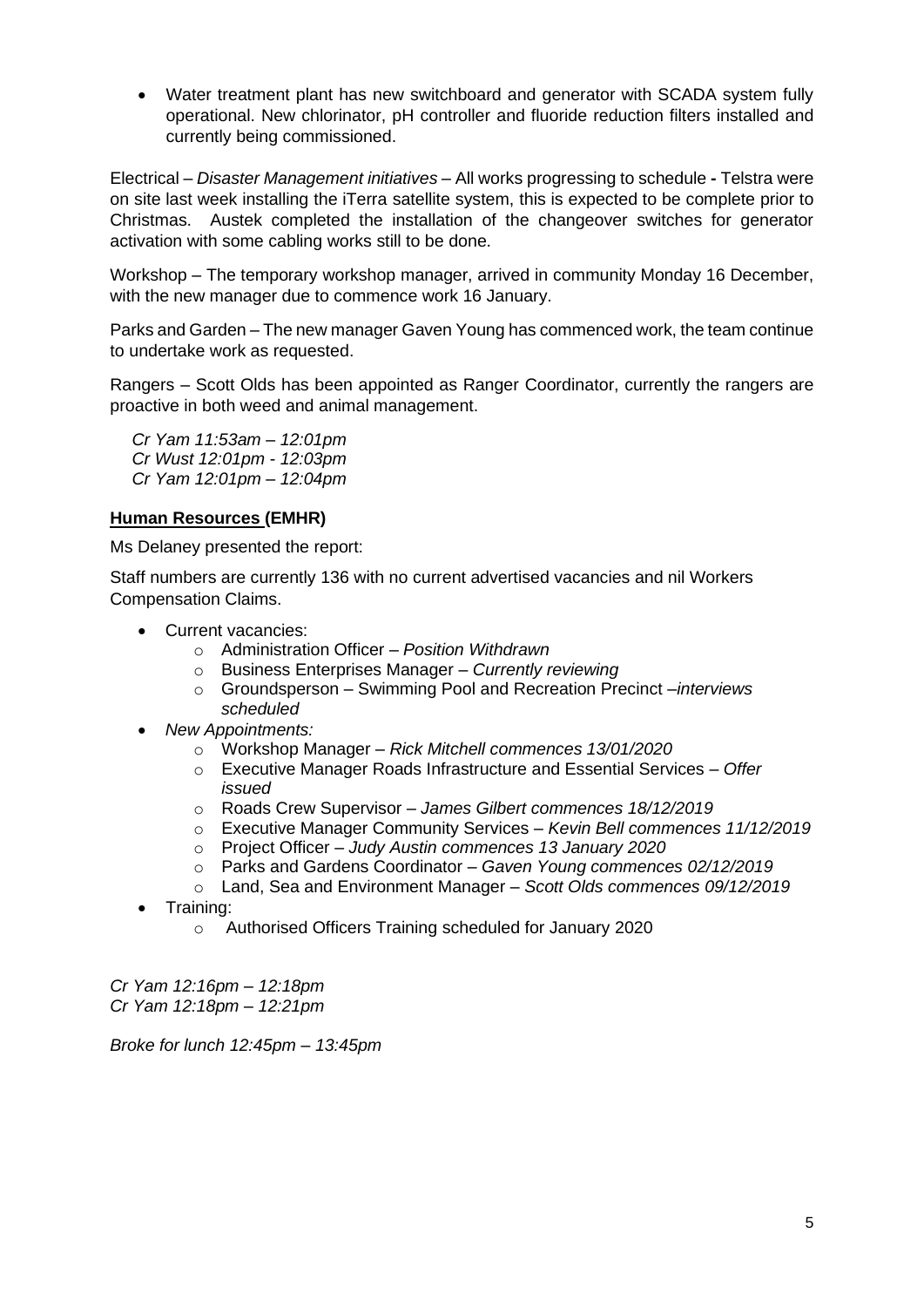#### **6) Agenda Reports**

#### **a) Regional Roads and Transport Group (RRTG) – (EMGO)**

Ms Wiggins presented the report:

The Roads and Transport Alliance is a cooperative governance arrangement between the Department of Transport and Main Roads, the Local Government Association of Queensland (LGAQ) and local governments to invest in and regionally manage the Queensland transport network.

Alliance members operate as 17 Regional Roads and Transport Groups (RRTGs) across Queensland. RRTGs are formed through voluntary collaboration between councils that align regionally and with the local TMR District.

RRTGs are the foundation of the Alliance, with responsibility for developing and improving regionally significant transport infrastructure and building the capability of members. Currently, 65 councils in Queensland are members of the 17 established RRTGs. This includes three Torres and Cape Indigenous Council Alliance (TCICA) members:

At the November 2019 (TCICA) meeting, a proposal was made by the Roads and Transport Alliance for TCICA to form its own RRTG in order to assist advocacy of the transport network in TCICA member councils.

A review of the proposal, and discussion at the TCICA, identified the following:

1. There was no unanimous or shared view on the need to form an additional RRTG

2. The TCICA is still early in its identity and role and this complex operational activity at this point in time may side track it from its core strategic business, for example advocating for health and housing

In regard to Kowanyama specifically, it does not appear that it would be beneficial at this time to provide resources to an additional group. Furthermore, there is a risk that by withdrawing from the North West Queensland RRTG, and joining the TCICA RRTG, less resources may be directed to Kowanyama transport needs, as it may not seem as much as a priority as other TCICA councils such as Cook Shire.

Therefore, instead it is recommended that Council increase its presence at the North West Queensland RRTG. Kowanyama may then review the progress of a TCICA RRTG in the coming months and join at a later stage.

| <b>RESOLUTION - That Council maintain its current</b><br>membership of the North West Regional Roads<br>and Transport Group (RRTG) and does not seek to | Moved:<br>Seconded:    |
|---------------------------------------------------------------------------------------------------------------------------------------------------------|------------------------|
| join the TCICA Regional Roads and Transport                                                                                                             | <b>MOTION CARRIED:</b> |
| Group (RRTG)                                                                                                                                            | Left on the table      |

#### **b) 2019 – 2020 Kowanyama Aboriginal Shire Council Recovery Plan (EMCS)**

Mr Bell presented the report.

The Disaster Management Act requires Council to have a local disaster management plan and suggests it reflects the governance documents at the state level, which includes a recovery plan. The Council is responsible for recovery operations and the plans have been tailored to the community and will assist Council and incoming staff with recovery operations. The plan has been developed as a component of the QRA recovery governance and planning project to enhance the recovery capacity of councils. There was a working group developing the content for this specific plan and the plans are to be reviewed annually and Queensland Reconstructive Authority (QRA) can help support this.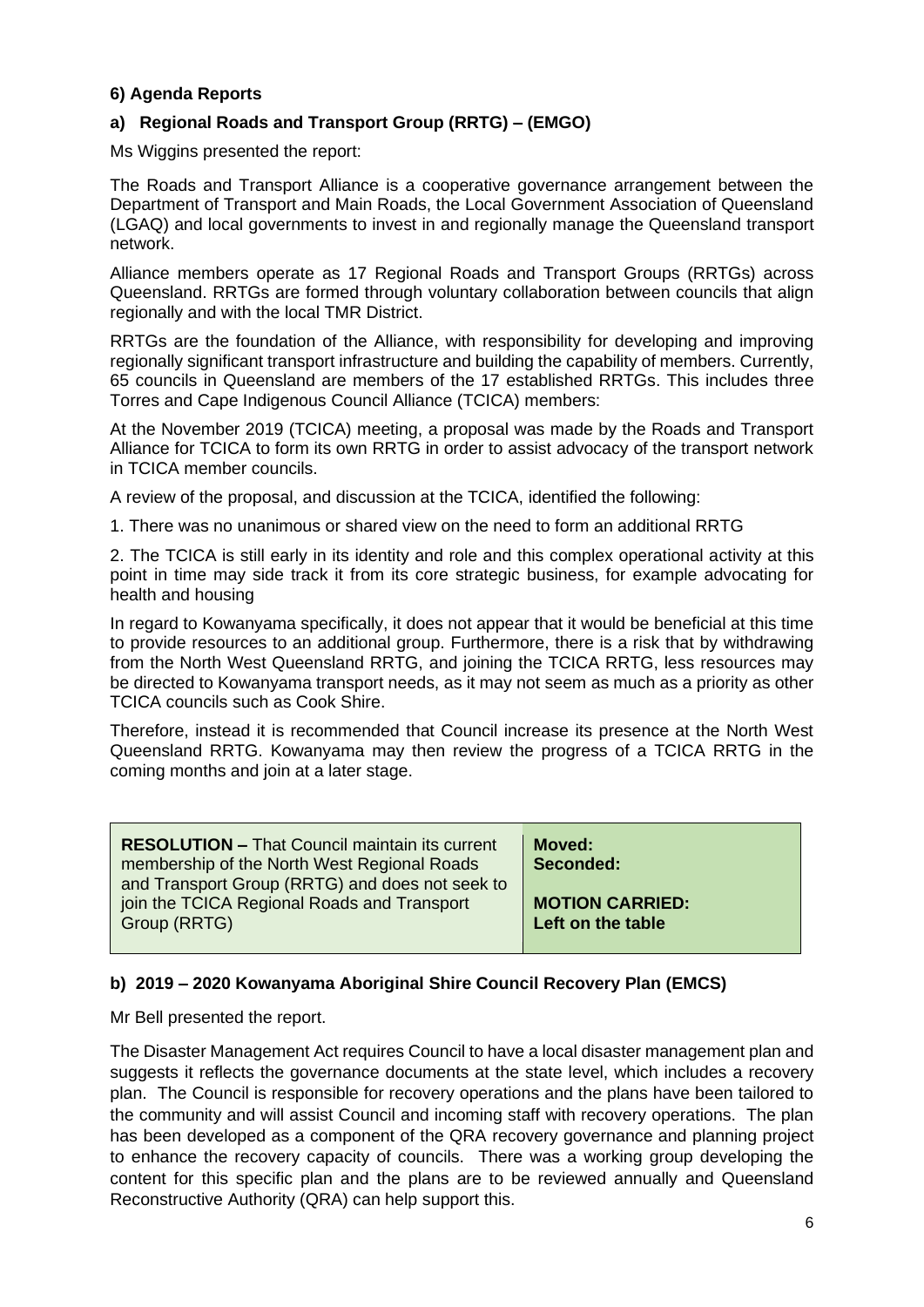| <b>RESOLUTION – That Council adopt the 2019-2020</b> | Moved: Cr Yam                           |
|------------------------------------------------------|-----------------------------------------|
| Kowanyama Aboriginal Shire Council Recovery Plan     | <b>Seconded: Cr Fry</b>                 |
|                                                      | <b>MOTION CARRIED:</b><br>All in favour |

## **7) Closed Business**

| <b>RESOLUTION - The Council moves into Closed</b> |  |  |  | Moved: Cr Fry<br><b>Seconded: Cr Teddy</b>     |
|---------------------------------------------------|--|--|--|------------------------------------------------|
| Business.                                         |  |  |  | <b>MOTION CARRIED:</b><br><b>All in Favour</b> |

*Cr Yam 14:40pm – 14:51pm*

| <b>RESOLUTION - The Council moves out of Closed</b> | <b>Moved: Cr Yam</b>                           |
|-----------------------------------------------------|------------------------------------------------|
| Business.                                           | <b>Seconded: Cr Teddy</b>                      |
|                                                     | <b>MOTION CARRIED:</b><br><b>All in Favour</b> |

# **a) Annual Budget 2019 – 2020 Updated Fees and Charges (EMF)**

| <b>RESOLUTION - Pursuant to section 98 of the Local</b> | <b>Moved: Cr Dick</b>   |
|---------------------------------------------------------|-------------------------|
| Government Act 2009, the Register of Fees and           | <b>Seconded: Cr Fry</b> |
| Charges for the 2019-2020 financial year is adopted     | <b>Motion Carried:</b>  |
| by Council.                                             | All in favour           |

# **b) Insurance Renewal 2019 – 2020 (EMF)**

| <b>RESOLUTION - That Council resolve to approve</b>    | <b>Moved: Cr Fry</b>                           |
|--------------------------------------------------------|------------------------------------------------|
| Council's Industrial Special Risk Premium at a cost of | <b>Seconded: Cr Teddy</b>                      |
| \$1,410,501.84 gst inclusive                           | <b>MOTION CARRIED:</b><br><b>All in Favour</b> |

# **c) Councillor Superannuation (EMGO)**

| <b>RESOLUTION - That Council consider the advice from</b><br>Preston Law and determine whether Council should pay<br>superannuation to Councillors. | Moved:<br>Seconded:                                         |
|-----------------------------------------------------------------------------------------------------------------------------------------------------|-------------------------------------------------------------|
|                                                                                                                                                     | <b>MOTION CARRIED:</b><br>Left on the table till April 2020 |